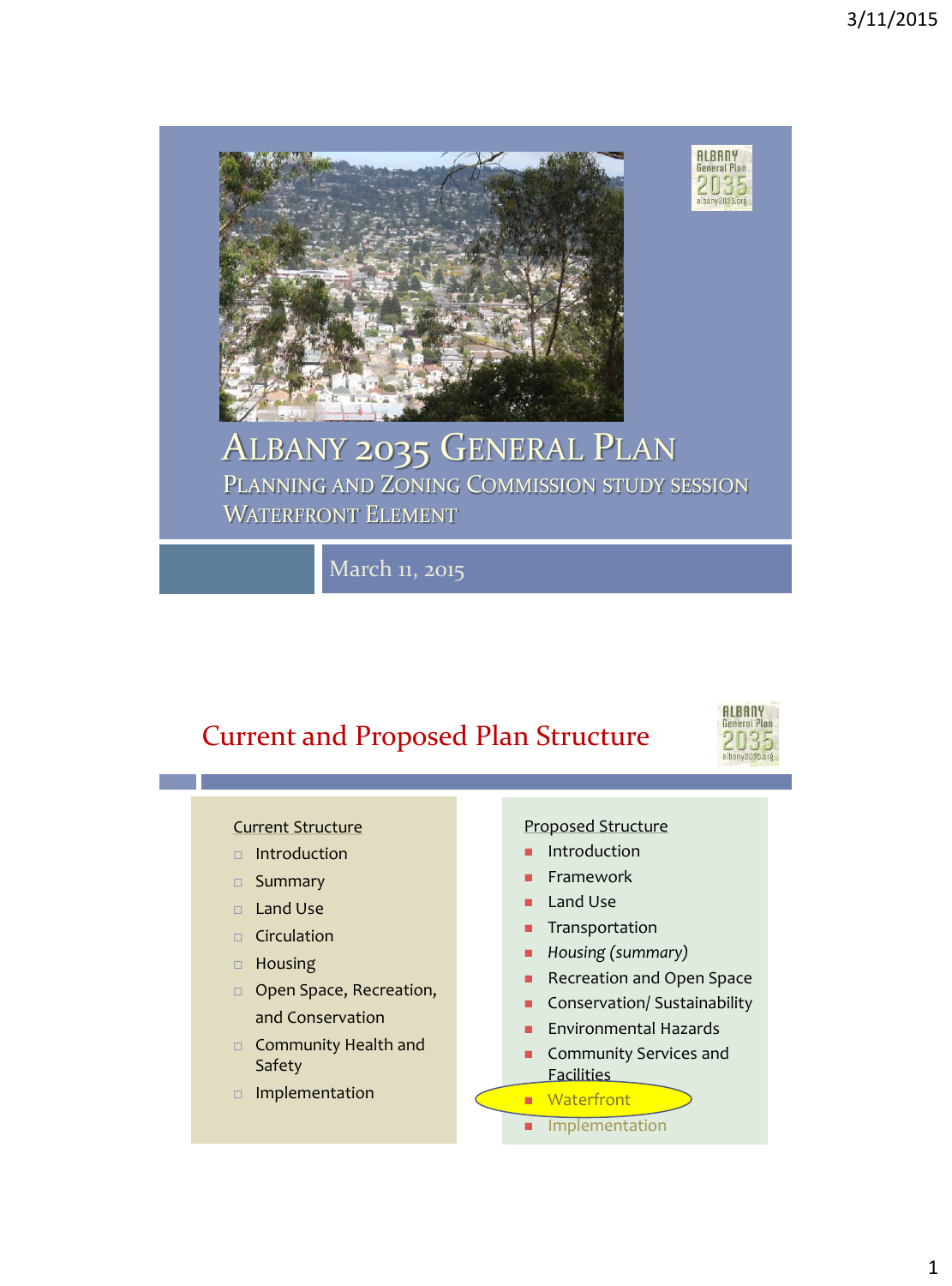#### Waterfront Element



□ Why Prepare?

**Slide 3**

**Slide 4**

- State law encourages "optional" elements for issues of high local importance
- Waterfront has been the focus of extensive planning for 20+ years
- **Expresses the value and significance of the area to the city**
- **u** Unique planning issues not present in other parts of the city
- Opportunity to express existing City policy for the area, independent of the Land Use or Parks/Open Space Elements
- □ Parameters
	- No changes in use are proposed
	- **D** Measure C requirements apply

### Measure C Requirements



The following actions, if they authorize any use not authorized by the zoning ordinance for the Waterfront District as of the effective date of this ordinance, shall only be taken by passage of a ballot measure approved by a majority of voters voting:

- 1. Any amendment to the land use designations for the Waterfront Area in the City's General Plan.
- 2. The establishment of any material amendment to the Waterfront Master Plan or other specific plan for the Waterfront Area.
- 3. Any amendment to the zoning ordinance for the Waterfront Area including changes to the text and changes to the map of the Waterfront Area.
- 4. The entry into any development agreement and/or any material amendment to a development agreement for the waterfront area.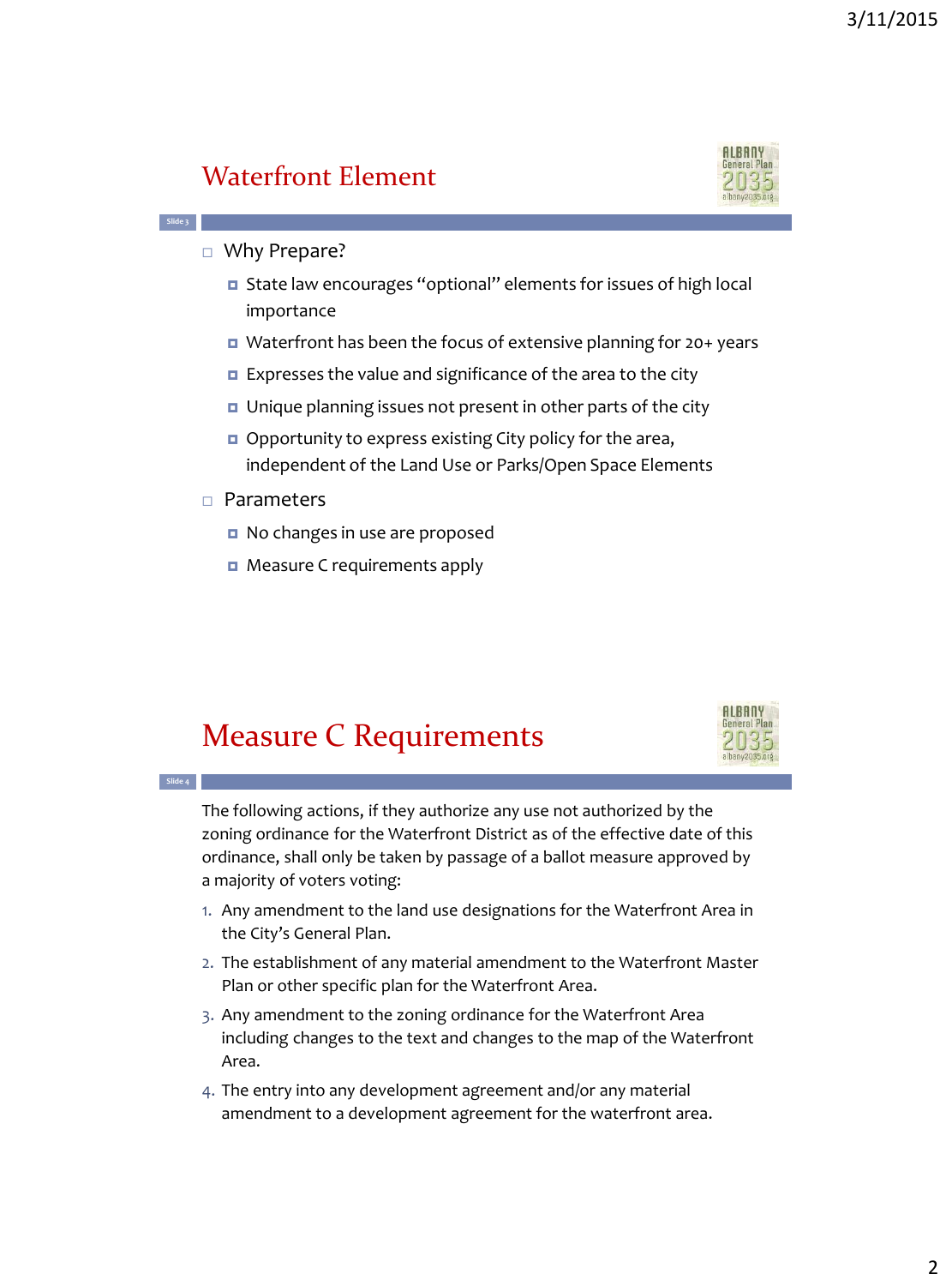## Ownership Patterns

ATE OF CALL TO

**Slide 5**

**MTE OF CALIFORN** 



- □ City owns Albany Bulb, plus narrow strip along the "neck" to I-80
	- □ EBRPD owns the Plateau and most of the Neck
- State owns most of the submerged lands and the beach
- □ Private party owns GG Fields

**ALBANY** 

#### Sources for Waterfront Element

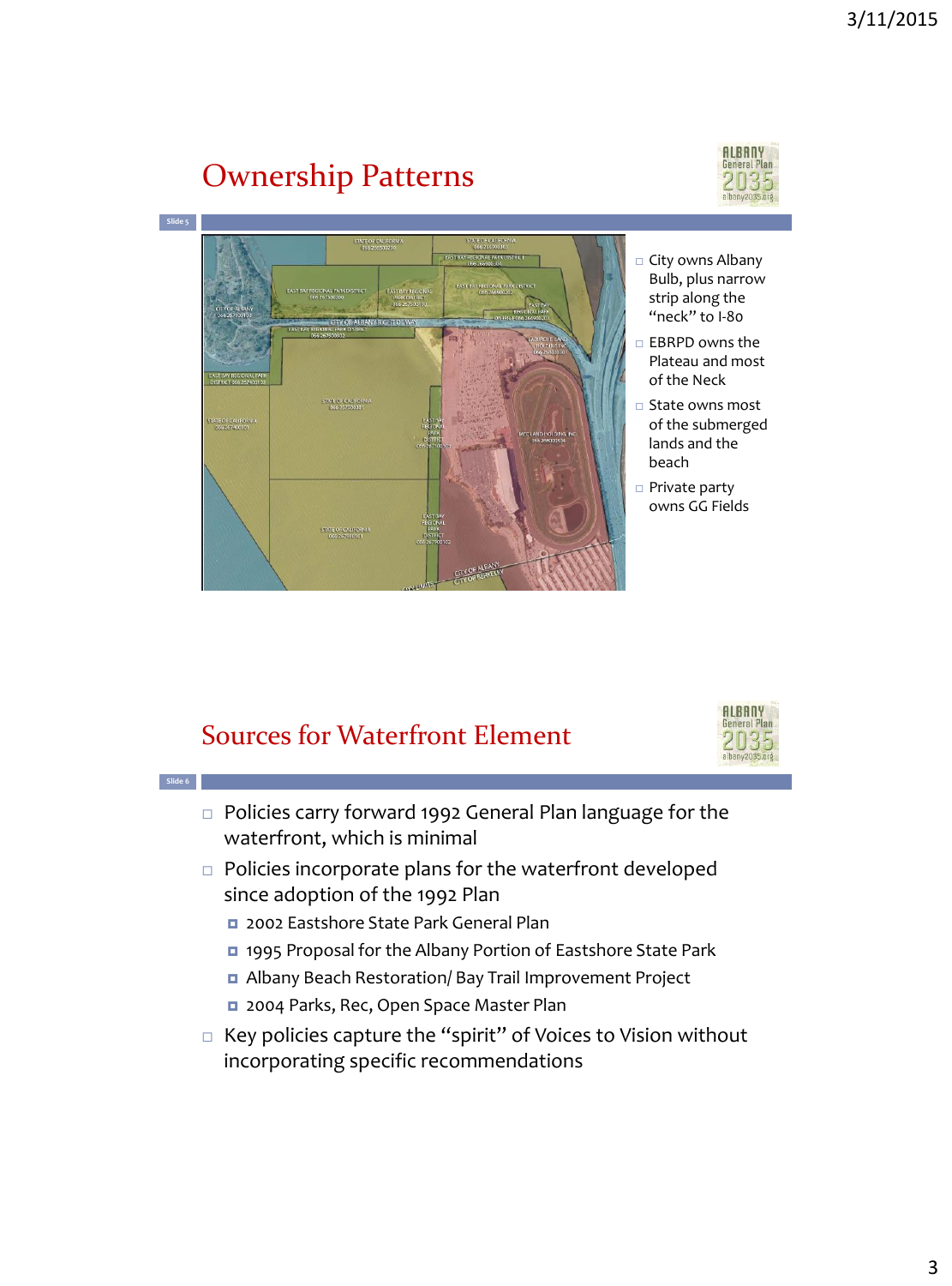## Structure of Proposed Element



- $\Box$  Context and orientation
- $\Box$  History

**Slide 7**

**Slide 8**

- $\square$  Summary of past / recent planning initiatives
- $\square$  Summary of Measure C requirements
- $\square$  Summary of ownership and key planning issues by owner
- □ Goals, Policies, and Actions

## Land Use Map Designations



- □ 1992 designations apply
- $\Box$  Consistent with Measure C, no changes to the Map may be proposed without a vote, even if the changes show increased parks and open space.

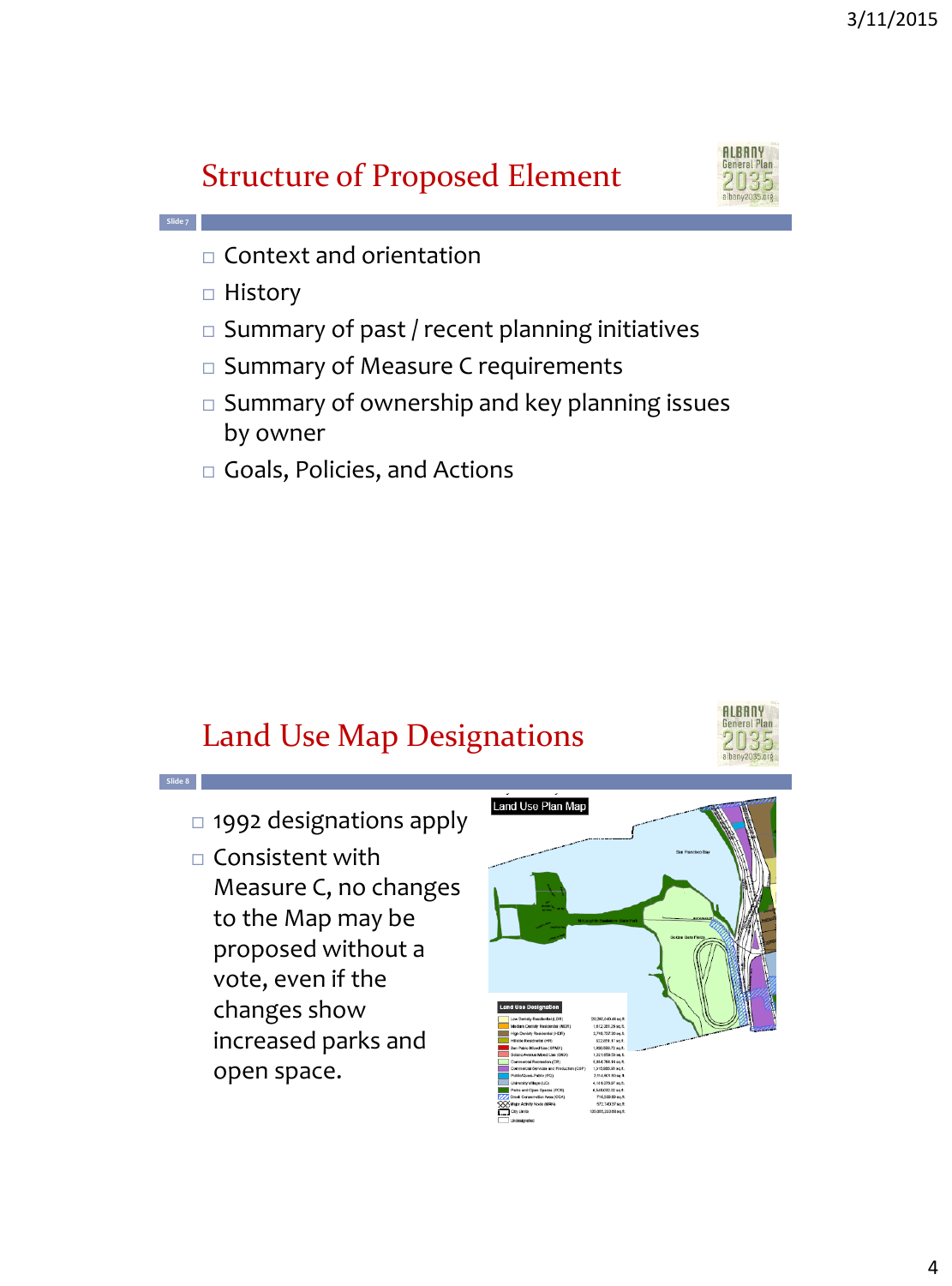## Relation to Transition Plan



- $\Box$  Concurrent with GP Update, City is preparing a Transition Improvement Plan for the Albany Neck and Bulb
- $\Box$  Transition Plan focuses on specific issues relating to the transfer of property from the City to State Parks/ EBRPD
	- Construction debris, shoreline stabilization, sea level rise, resource management, public access, amenities
	- Will include specific management recommendations, cost estimates, and a phasing plan
- Waterfront Element provides a consistent framework for that planning effort, based on existing policies

## Policy Audit

**Slide 9**

**Slide 10**



|                |                                                     |                                                 | <b>Albany General Plan Policy Audit</b>                                                                                                                                                                                                                                                                                                                                                                |               |                                                                                                                                                                   |
|----------------|-----------------------------------------------------|-------------------------------------------------|--------------------------------------------------------------------------------------------------------------------------------------------------------------------------------------------------------------------------------------------------------------------------------------------------------------------------------------------------------------------------------------------------------|---------------|-------------------------------------------------------------------------------------------------------------------------------------------------------------------|
| $\overline{2}$ | <b>WATERFRONT: ECOLOGY AND ENVIRONMENT POLICIES</b> |                                                 |                                                                                                                                                                                                                                                                                                                                                                                                        |               |                                                                                                                                                                   |
| $\overline{3}$ | Doc                                                 | Ref#                                            | <b>Existing statement</b>                                                                                                                                                                                                                                                                                                                                                                              | <b>Topic</b>  | <b>Evaluation</b>                                                                                                                                                 |
| 4              | <b>92 GP</b>                                        | Pol CROS-<br>5.3                                | Recognize the value of the Hoffman Marsh, located north and west of the<br>Buchanan Street/I-80/580 interchange and protect bird feeding and nesting<br>areas by limiting activities and preserving important habitat areas.                                                                                                                                                                           | <b>Biotic</b> | Superseded by State Park Plan policies on the<br>mudflats and Marine Reserve                                                                                      |
| 5              | 92 GP                                               | Pol CROS-<br>7.2                                | Consider the important surrounding wildlife and vegetation resources that<br>must be adequately protected when developing the alignment of the Bay<br>Trail.                                                                                                                                                                                                                                           | <b>Biotic</b> | also in Rec-OS. Part of broader policy to ensure<br>that waterfront improvements minimize their<br>environmental impact                                           |
| 6              | 95-Alb<br>Eastsh<br>orePk                           | Wildife/<br>Portion-Habitat<br>Protectio<br>n   | To minimize disturbance of water birds: (a) no public access along the<br>northern shoreline of the plateau and neck; (b) barriers/buffers between<br>the trail and the mudflats and along the northern edge of the plateau; (c)<br>no boating in the waters north of the plateau, neck, and bulb                                                                                                      | <b>Biotic</b> | Still valid to discuss limits on activities and<br>measures to protect wildlife and water birds                                                                   |
| $\overline{7}$ | 95-Alb<br>Eastsh<br>orePk                           | Wildife/<br>Portion-Habitat<br>Protectio<br>n   | To enhance roosting habitat, consider measures such as (a) turning small<br>peninsulas into islands by excavating their connection to the mainland/<br>prevent public access to western and northern levees; (b) adding rock or<br>other material to roosts to raise them above higher tides; (c) design the<br>pedestrian path along the west end of the bulb to minimize disturbance of<br>the birds | <b>Biotic</b> | Also, relate this to more specific plans to create<br>roosting islands and other habitat off the<br>Albany Neck (per the more recent plans for the<br>Beach area) |
| 8              | 95-Alb<br>Eastsh<br>orePk                           | Wildife/<br>Portion-Habitat<br>Protectio<br>n   | Protect upland area habitat by (a) preserving the neck, bulb, and northern<br>plateau in their existing state (other than bay trail spur, ped path, and<br>safety measures such as removal of rebar and concrete; (b) limiting bicycles<br>to trails and paths; and (c) requiring that dogs--if allowed--be leashed                                                                                    | <b>Biotic</b> | Good to have a general policy about protection<br>of upland habitat throughout the waterfront<br>area                                                             |
|                | 2002<br>Eastsh<br>ore St.<br>Park GP                | <b>Policies</b><br><b>PLANTS 1</b><br>through 4 | (applies to the entire 2,200 acre park area) Preserve and enhance native<br>plant communities. As soon as possible, develop a control plan for the<br>most invasive plant species, especially those that invade wetlands.<br>Implementation of the control plan should be a high priority collaboration<br><b>Service Control</b><br>$\sim$                                                            | <b>Biotic</b> | Good to have an overall policy about invasive<br>species control and revegetation with native<br>species.                                                         |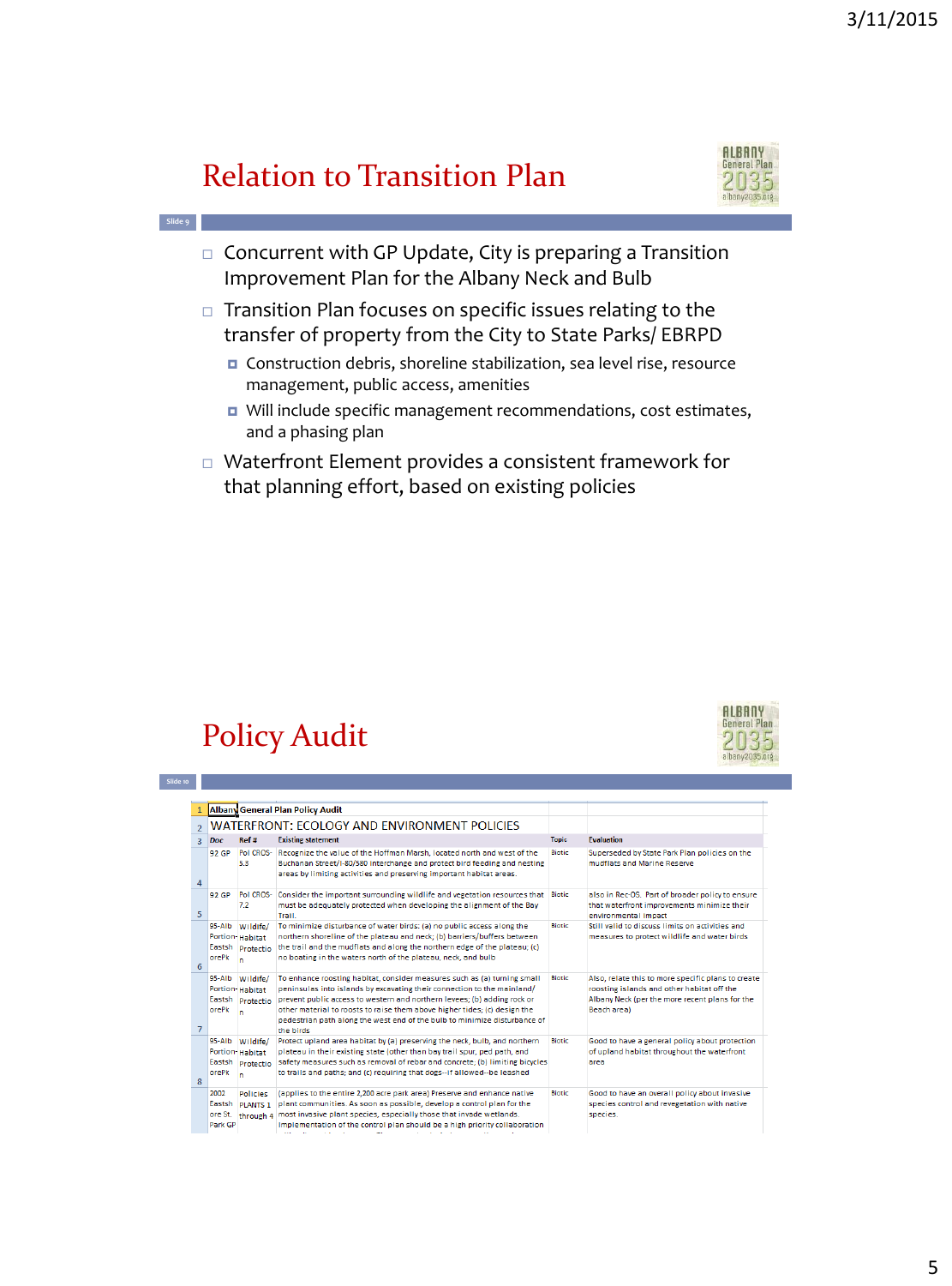# 1 McLaughlin Eastshore State Park

**Slide 11**

**Slide 12**

Transform the Albany waterfront into a State Park that provides opportunities for recreation, inspiration, environmental education, and enjoyment.

- Designate Preservation, Conservation, Recreation areas
- Locate new facilities where they will be least impactful
- Emphasize environmental education
- Plan for appropriate support facilities
- Establish a clear design identity
- Protect scenic views and aesthetic qualities
- Remediate hazards
- Consider operating costs as a planning factor

## 2 Waterfront Recreation

Plan for a wide range of recreational activities at the waterfront, complementing the recreational options currently available to Albany residents.

- Accommodate visitors of all ages, ethnicities, incomes, education levels, and physical abilities
- Improve hiking and picnicking opportunities
- Provide ancillary facilities at Albany Beach
- Close park during evening hours
- Manage water activities to balance recreation needs and environmental goals
- Coordinate with nearby cities and EBRPD
- Consult with stakeholders in developing plans



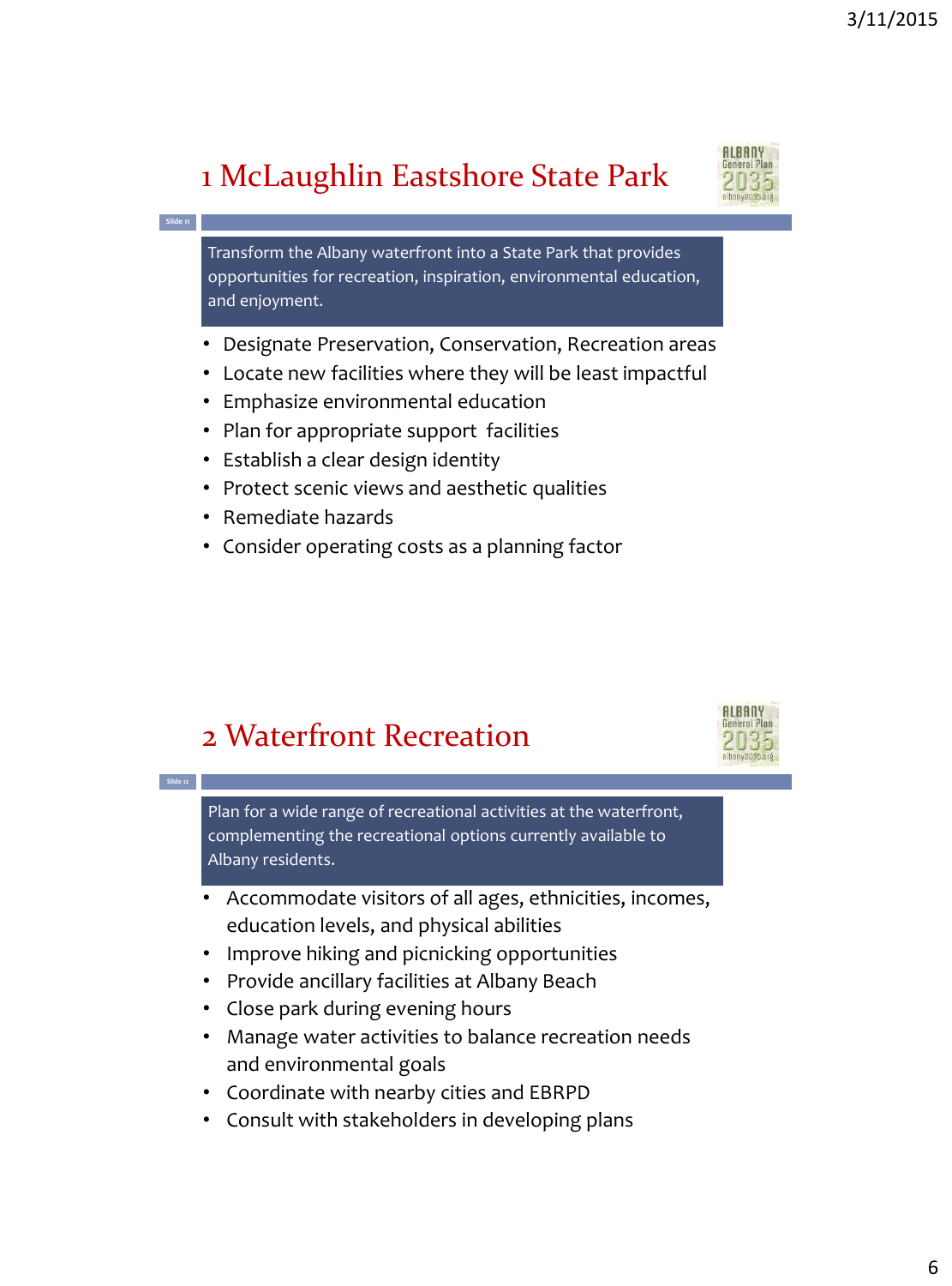## 3 Shoreline Access

**Slide 13**

**Slide 14**



Connect Albany residents to their waterfront, while facilitating pedestrian and bicycle access along the shoreline itself.

- Emphasize non-motorized access
- Improve the trail system
- Provide better connections from Albany's neighborhoods to the Bay Trail
- Manage parking supply to avoid induced demand
- Improve water access
- Complete the Bay Trail
- Develop wayfinding signage

## 4 Waterfront Ecology



Preserve, enhance, and restore the unique ecology of the Albany waterfront.

- Support preservation/enhancement of native plants
- Protect wetland and upland plant communities
- Preserve marine habitat and mudflats
- Enhance roosting habitat for shorebirds
- Create buffers between trails and sensitive areas
- Limit access to the most sensitive areas
- Provide interpretive signs and exhibits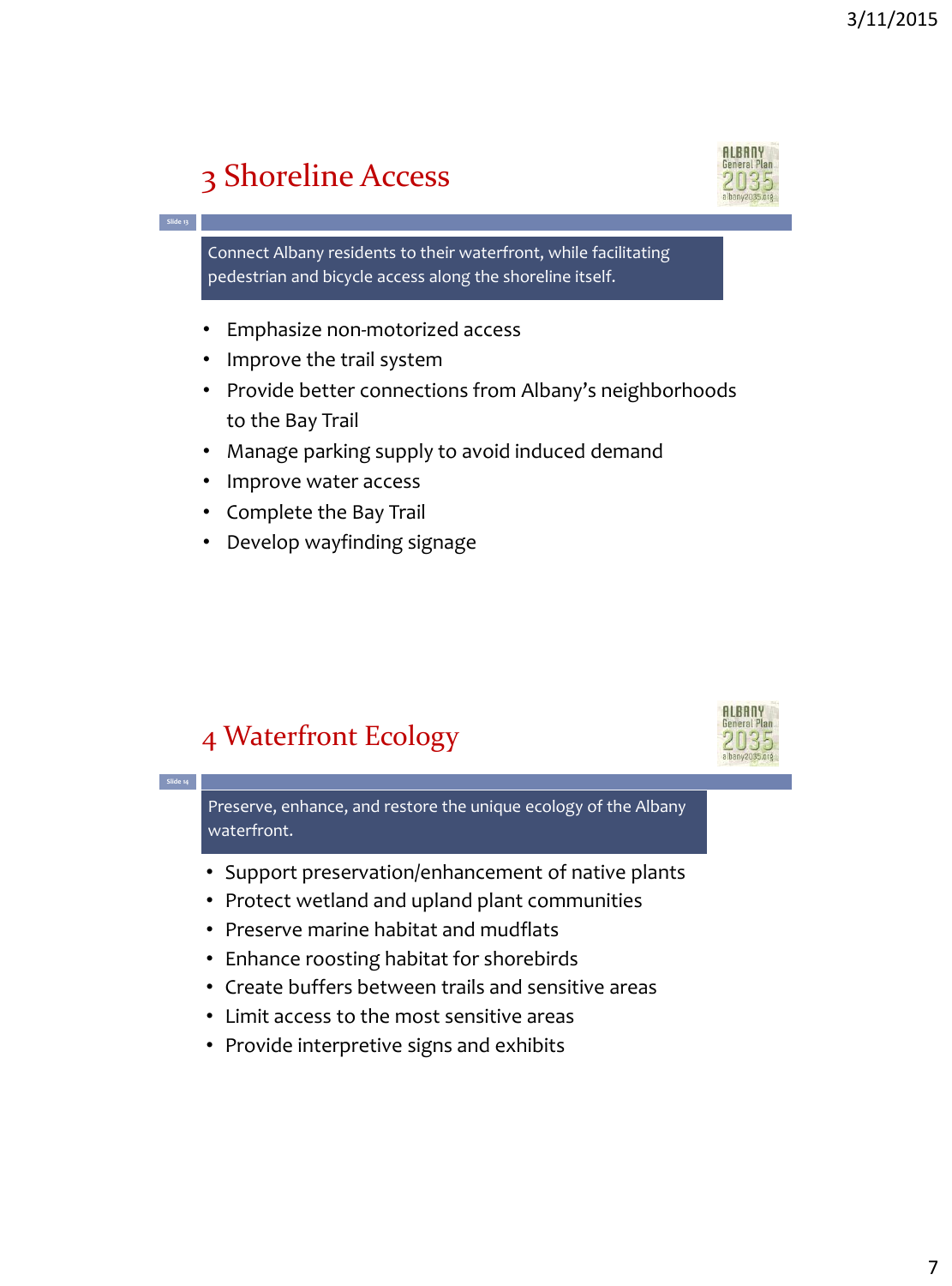## 5 Sustainable Shoreline

**Slide 15**

**Slide 16**



Create a safer, more resilient shoreline that is better integrated with the Bay's hydrologic and biological systems.

- Balance increased access and recreation objectives with ecological and shoreline protection objectives
- Consider carrying capacity as a planning factor
- Apply green construction principles
- Create more stable shoreline
- Plan for sea level rise
- Design for water quality improvements
- Emphasize recycled materials and reuse

### 6 Golden Gate Fields



Ensure that any change of use at Golden Gate Fields is consistent with Albany's values, protects the shoreline as a place of scenic beauty, and advances principles of economic and environmental sustainability.

- Maintain and enforce Measure C requirements
- Consider Voices to Vision input as starting point for future dialogue, recognizing it is not a "plan" per se
- Protect scenic and aesthetic qualities
- Emphasize small-scale, local, sustainable activities